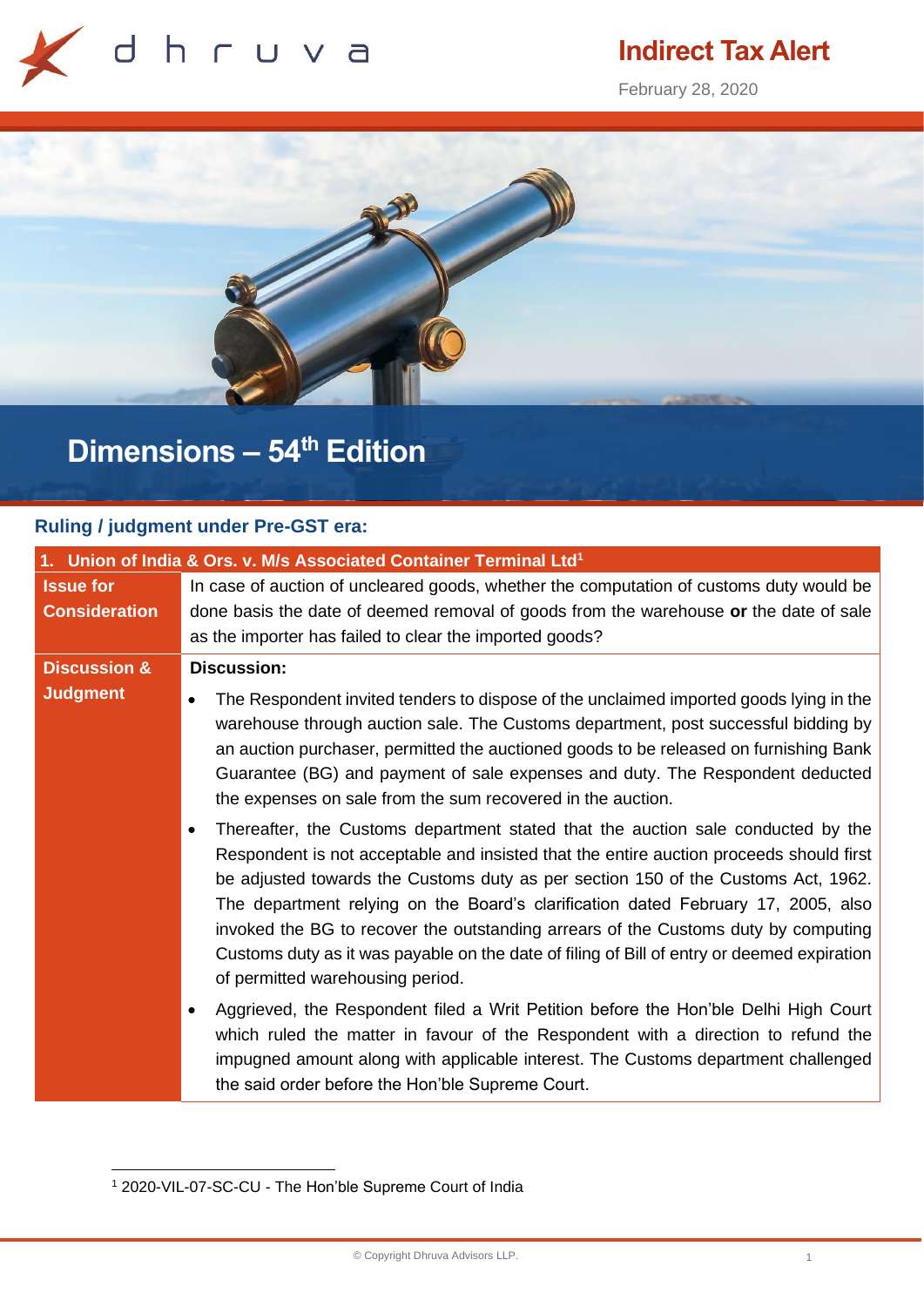

|                                                           | The department argued that the right to recover Customs duty is greater than the right<br>$\bullet$<br>to recover warehouse charges as per the section 150 of the Customs Act, 1962.                                                                                                                                                                                                                                                                                                                                                                                                                               |
|-----------------------------------------------------------|--------------------------------------------------------------------------------------------------------------------------------------------------------------------------------------------------------------------------------------------------------------------------------------------------------------------------------------------------------------------------------------------------------------------------------------------------------------------------------------------------------------------------------------------------------------------------------------------------------------------|
|                                                           | The Hon'ble Supreme Court observed as under:<br>$\bullet$                                                                                                                                                                                                                                                                                                                                                                                                                                                                                                                                                          |
|                                                           | The instant case does not deal with deemed removal of warehoused goods and<br>assessment of Customs duty in the hands of importer. Hence the judgment relied<br>upon by the department in case of Kesoram Rayon v. Collector of Customs,<br>Calcutta <sup>2</sup> is not applicable.                                                                                                                                                                                                                                                                                                                               |
|                                                           | CBEC Manual read with circular issued by CBEC dated November 28, 2001 deals<br>with disposal of unclaimed / uncleared goods and the manner in which the sale<br>proceeds recovered from such disposal is to be appropriated. The Court observed<br>that the Customs duty should be calculated on the sale proceeds from auction goods<br>as cum-duty price and not the duty as is payable on the date of deemed expiration<br>of permitted period of warehouse. Further, the sale proceeds from the auction must<br>be appropriated basis the priority specified under section 150(2) of the Customs Act,<br>1962. |
|                                                           | Judgment:                                                                                                                                                                                                                                                                                                                                                                                                                                                                                                                                                                                                          |
|                                                           | The appeal was disposed of directing the Appellants to refund the impugned amount along<br>with interest within 3 months after making due adjustments of the sale proceeds in terms of<br>section 150(2) of the Customs Act, 1962.                                                                                                                                                                                                                                                                                                                                                                                 |
| <b>Dhruva</b><br><b>Comments /</b><br><b>Observations</b> | Considering the divergent practice being followed by Customs authorities with regard to<br>apportionment of auction proceeds, the Larger Bench judgment is a welcome one.                                                                                                                                                                                                                                                                                                                                                                                                                                          |